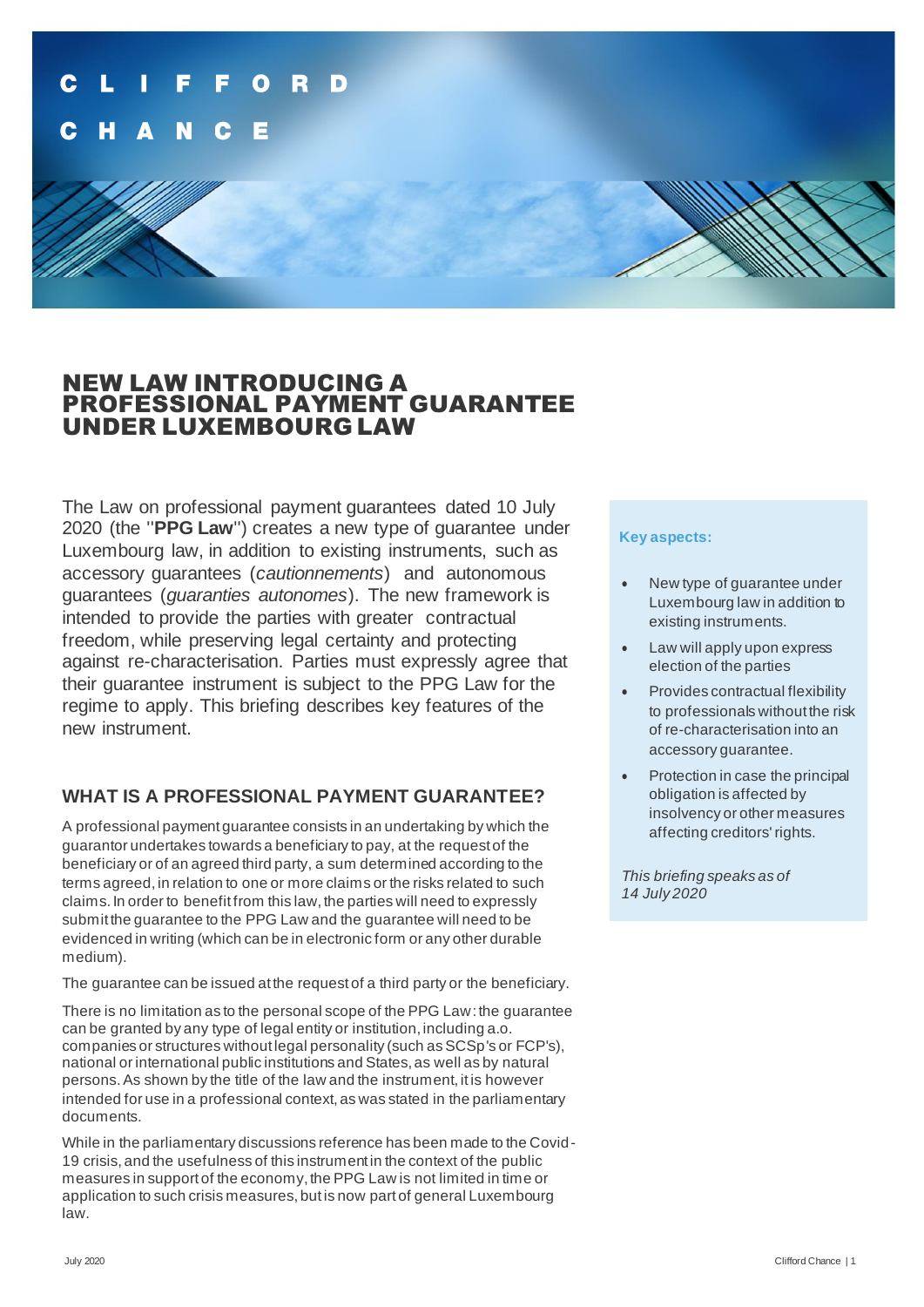## **IFFORD**

## C H A N C E

## **FEATURES OF THE NEW INSTRUMENT**

The PPG Law outlines certain specific areas where the parties can freely agree the terms of the guarantee and contains certain default provisions applicable unless otherwise agreed by the parties.

#### **Legal certainty for contractual terms**

The PPG Law creates legal certainty for the contractual terms agreed by the parties, in particular in relation to the modulation of the accessory nature of their guarantee, without risk of re-characterisation into an accessory guarantee (*cautionnement*).

As a result, parties can:

- contractually determine the object and terms of the guarantee, including the terms and conditions of the guarantor's payment obligation; and
- expressly refer to the claims or risks guaranteed for the determination of the amount, terms and duration of the guarantee; and
- contractually determine the call events, including in absence of defaults in the discharge of claims or realisation of risks.

The guarantee can be granted in favour of (i) a person acting on behalf of the beneficiary/ies, (ii) a fiduciary or (iii) a trustee, to guarantee claims of an existing or future third-party beneficiary, provided that the latter is determined or determinable. Such persons will enjoy the same rights as those belonging to a direct beneficiary, without prejudice to their obligations towards the thirdparty beneficiary.

#### **Features by default**

The PPG Law further provides that unless stated otherwise in the guarantee instrument:

- the guarantor may not raise any defences arising from the guaranteed claims or risks;
- after the payment, the guarantor has a personal recourse against the person having requested the issuance of the guarantee (*donneur d'ordre*) and is subrogated in the rights of the beneficiary in respect of the concerned claims and up to the paid amount; and
- the guarantor remains liable to the beneficiary for all its obligations under the guarantee, even where the debtor of the claims is subject to a reorganisation measure, insolvency or any other measures affecting the rights of creditors (e.g. rescheduling, reduction or conversion), except in case of application of the regime for over-indebtedness of individuals.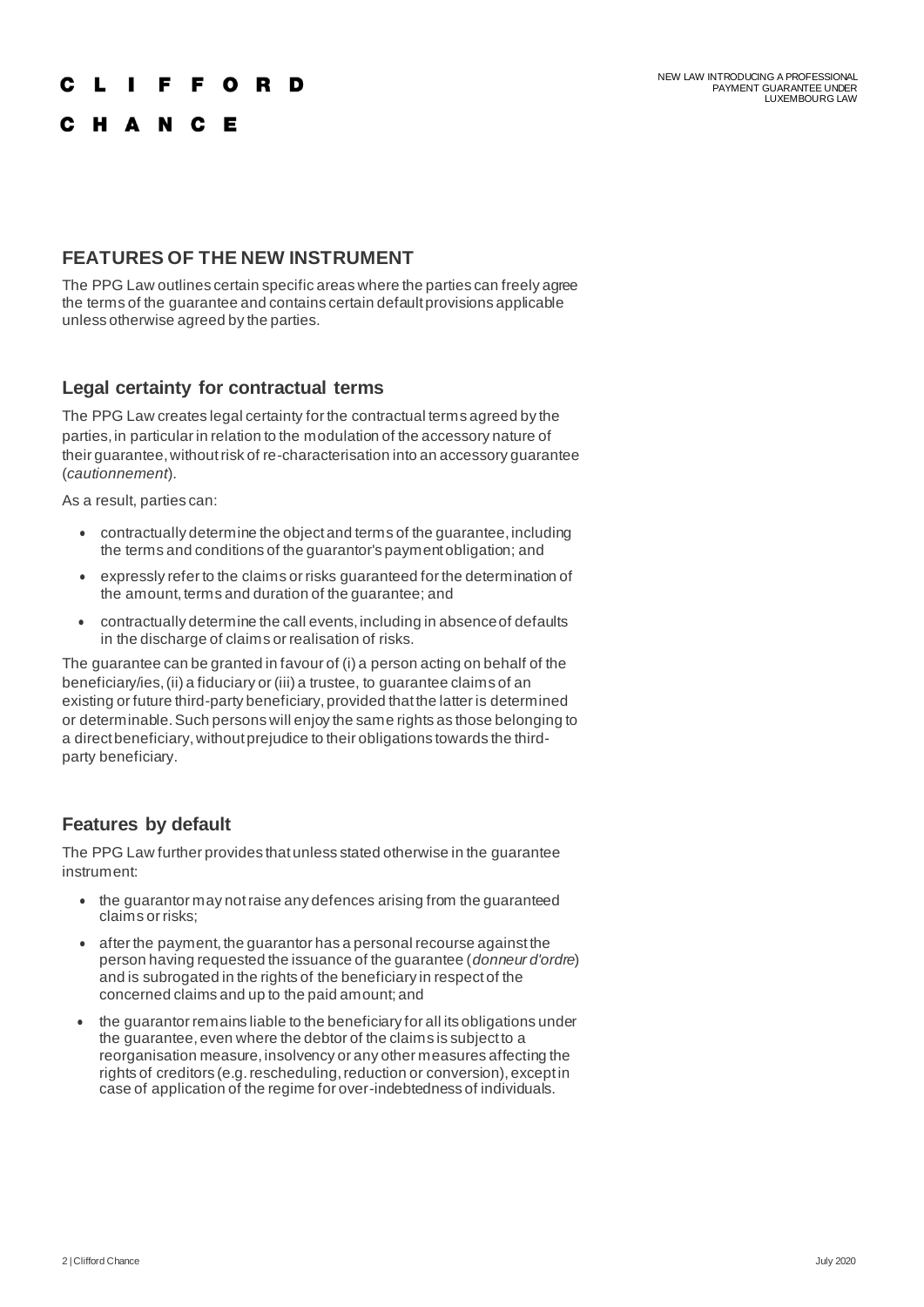## L I F F O R D

## C H A N C E

#### **KEY BENEFITS OF THE NEW REGIME**

The main benefits of the new regime are the following:

- **Flexibility without risk of re-characterisation**. Traditional personal guarantees did not always align with the needs of professional operators, as they required an unambiguous choice between an accessory and autonomous guarantee. This instrument provides parties with flexibility to achieve the intended objective, by modulating the accessory nature of the professional payment guarantee and its drafting, without the risk of re-characterisation by the judge into a fully accessory instrument (*cautionnement*).
- **Guarantees can be granted in favour of an intermediary acting for the beneficiaries**. Similarly to financial collateral arrangements under the 2005 Financial Collateral Law, the professional payment guarantee can be granted to a third-party acting on behalf of the beneficiaries, such as a security agent, trustee or fiduciary agent.
- **Protection in the event of insolvency or any other measures affecting creditors' rights**. The PPG Law confirms that the guarantor's obligation will not be impacted where the principal obligation is affected by insolvency or other measures affecting the rights of creditors, such as mandatory reduction/conversion of debt.